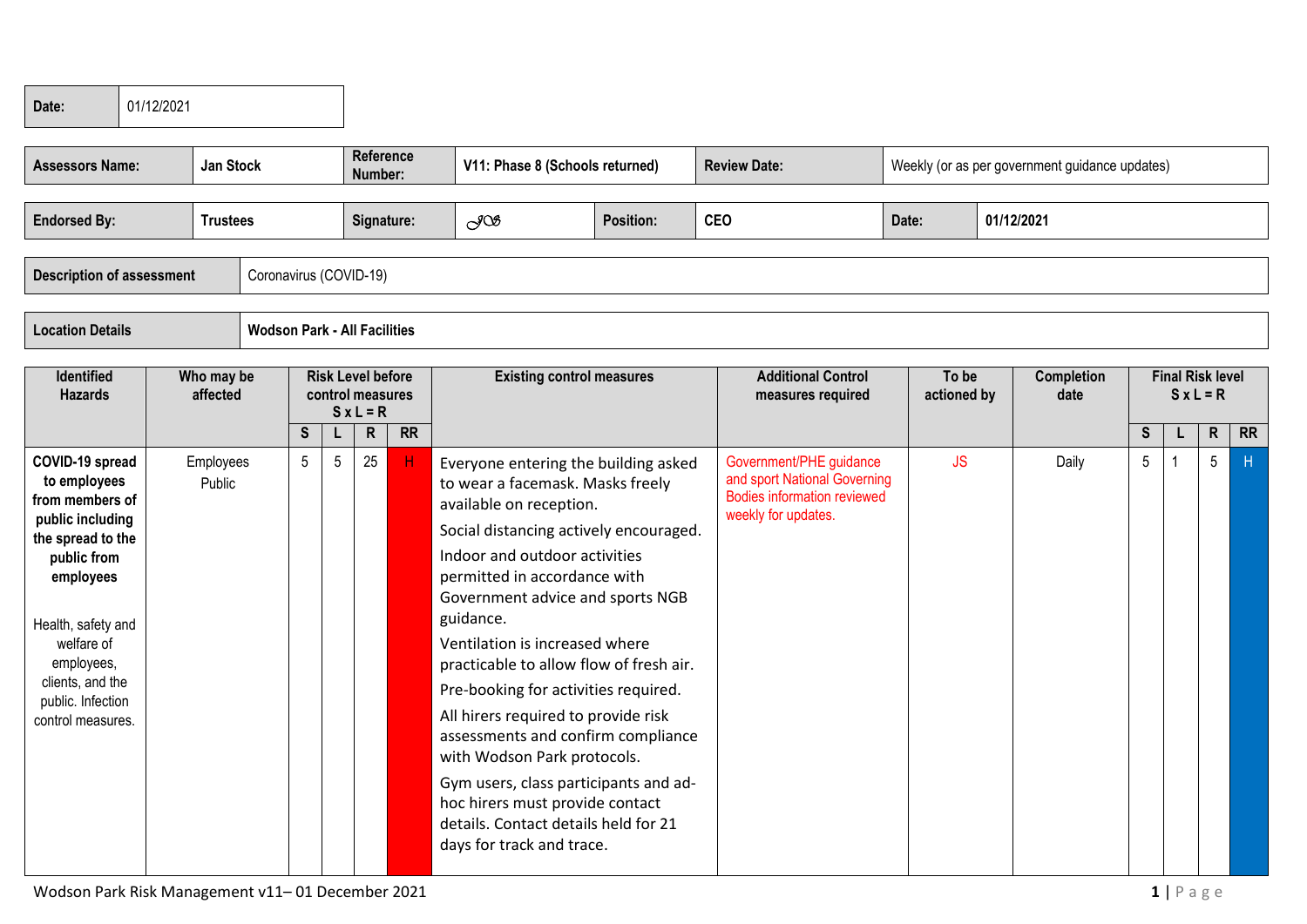| Customers advised to bring their own<br>mats. |  |  |  |
|-----------------------------------------------|--|--|--|
|                                               |  |  |  |
| Gym layout ensures 1m distance                |  |  |  |
| between each piece of equipment.              |  |  |  |
| Maximum of 18 people in the gym at            |  |  |  |
| any time.                                     |  |  |  |
| Gym sessions to be pre-booked.                |  |  |  |
| Gym closed for cleaning/sanitising of         |  |  |  |
| all hard surfaces twice a day.                |  |  |  |
| Additional signage to remind                  |  |  |  |
| customers of social distancing                |  |  |  |
| requirements and to wipe down                 |  |  |  |
| equipment before and after use.               |  |  |  |
| Antibacterial spray and paper towels          |  |  |  |
| for customers to use are freely               |  |  |  |
| available and well signed throughout          |  |  |  |
| the building.                                 |  |  |  |
| Visible cleaning schedules in all toilet      |  |  |  |
| facilities.                                   |  |  |  |
| Customers required to provide their           |  |  |  |
| own towels.                                   |  |  |  |
| Sports hall bookings staggered with 15        |  |  |  |
| minutes between each booking for              |  |  |  |
| cleaning/sanitising.                          |  |  |  |
| Mandatory training for all staff.             |  |  |  |
| Weekly review to refine and refresh           |  |  |  |
| protocols and procedures.                     |  |  |  |
|                                               |  |  |  |
|                                               |  |  |  |
|                                               |  |  |  |
|                                               |  |  |  |
|                                               |  |  |  |
|                                               |  |  |  |
|                                               |  |  |  |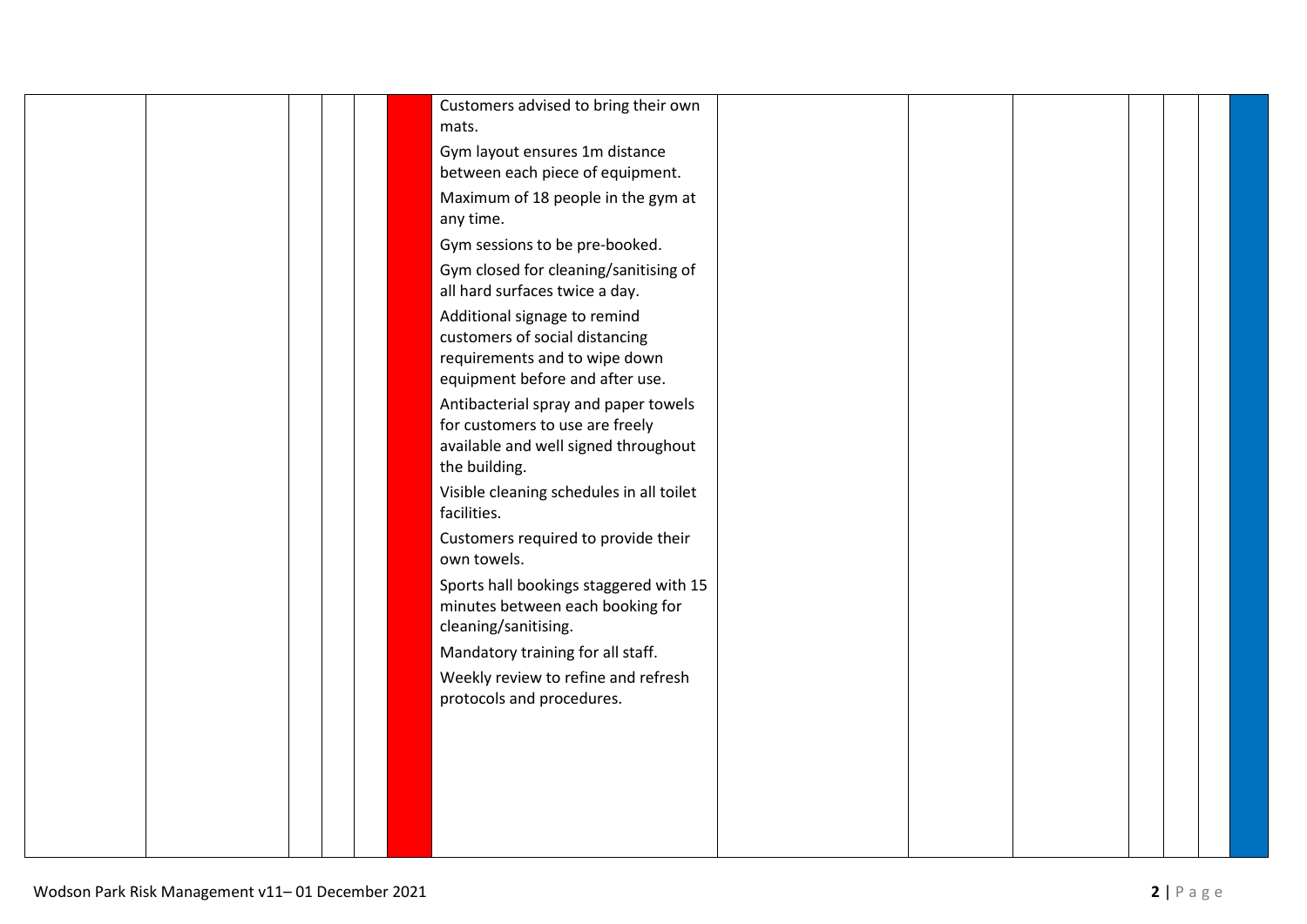| Identified<br><b>Hazards</b>                                                                                                                                                                                                                         | Who may be<br>affected |   | <b>Risk Level before</b><br>control measures | $S x L = R$  |           | <b>Existing control measures</b>                                                                                                                                                                                                                                                                                                                                                                                                                                                                                                                                                                                                                                                                                                                                                                                                                                                                                                             | <b>Additional Control</b><br>measures required                                                                                                                                                                                       | To be<br>actioned by                 | <b>Completion</b><br>date |              | <b>Final Risk level</b> | $SxL = R$    |           |
|------------------------------------------------------------------------------------------------------------------------------------------------------------------------------------------------------------------------------------------------------|------------------------|---|----------------------------------------------|--------------|-----------|----------------------------------------------------------------------------------------------------------------------------------------------------------------------------------------------------------------------------------------------------------------------------------------------------------------------------------------------------------------------------------------------------------------------------------------------------------------------------------------------------------------------------------------------------------------------------------------------------------------------------------------------------------------------------------------------------------------------------------------------------------------------------------------------------------------------------------------------------------------------------------------------------------------------------------------------|--------------------------------------------------------------------------------------------------------------------------------------------------------------------------------------------------------------------------------------|--------------------------------------|---------------------------|--------------|-------------------------|--------------|-----------|
|                                                                                                                                                                                                                                                      |                        | S | L                                            | $\mathsf{R}$ | <b>RR</b> |                                                                                                                                                                                                                                                                                                                                                                                                                                                                                                                                                                                                                                                                                                                                                                                                                                                                                                                                              |                                                                                                                                                                                                                                      |                                      |                           | $\mathbf{s}$ |                         | $\mathsf{R}$ | <b>RR</b> |
| COVID-19 spread<br>to employees<br>from members of<br>public including<br>the spread to the<br>public from<br>employees<br>Continued<br>Health, safety and<br>welfare of<br>employees,<br>clients, and the<br>public. Infection<br>control measures. | Public                 | 5 | 5                                            | 25           | н.        | One-way flows around the site remain<br>in place. Access and egress<br>to/between areas is managed via<br>signage and barriers.<br>DM and Reception staff explain the<br>social distancing requirements to<br>users upon booking.<br>All noticeboards and public displays<br>remain cleared to prevent people<br>congregating and minimise<br>congestion.<br>Any person(s) entering the premises<br>are advised:<br>They should not use the facility if<br>$\bullet$<br>they need to self-isolate, for<br>example because they have been<br>asked to self-isolate by NHS Test<br>and Trace; are required to isolate<br>after travel; or because they are<br>displaying any COVID-19<br>symptoms (a high temperature,<br>new and persistent cough, or a<br>loss of/change in sense of taste or<br>smell), even if these symptoms are<br>mild.<br>They do so at their own risk.<br>To arrive in the clothes they<br>intend to use for exercise | DM's to report any issues with<br>members of the public failing<br>to comply with social<br>distancing.<br>Procedures reviewed weekly y<br>to identify improvement<br>opportunities.<br>Check sheets amended/<br>updated as required | <b>Operations</b><br><b>Managers</b> | Daily                     | 5            |                         | 5            | H         |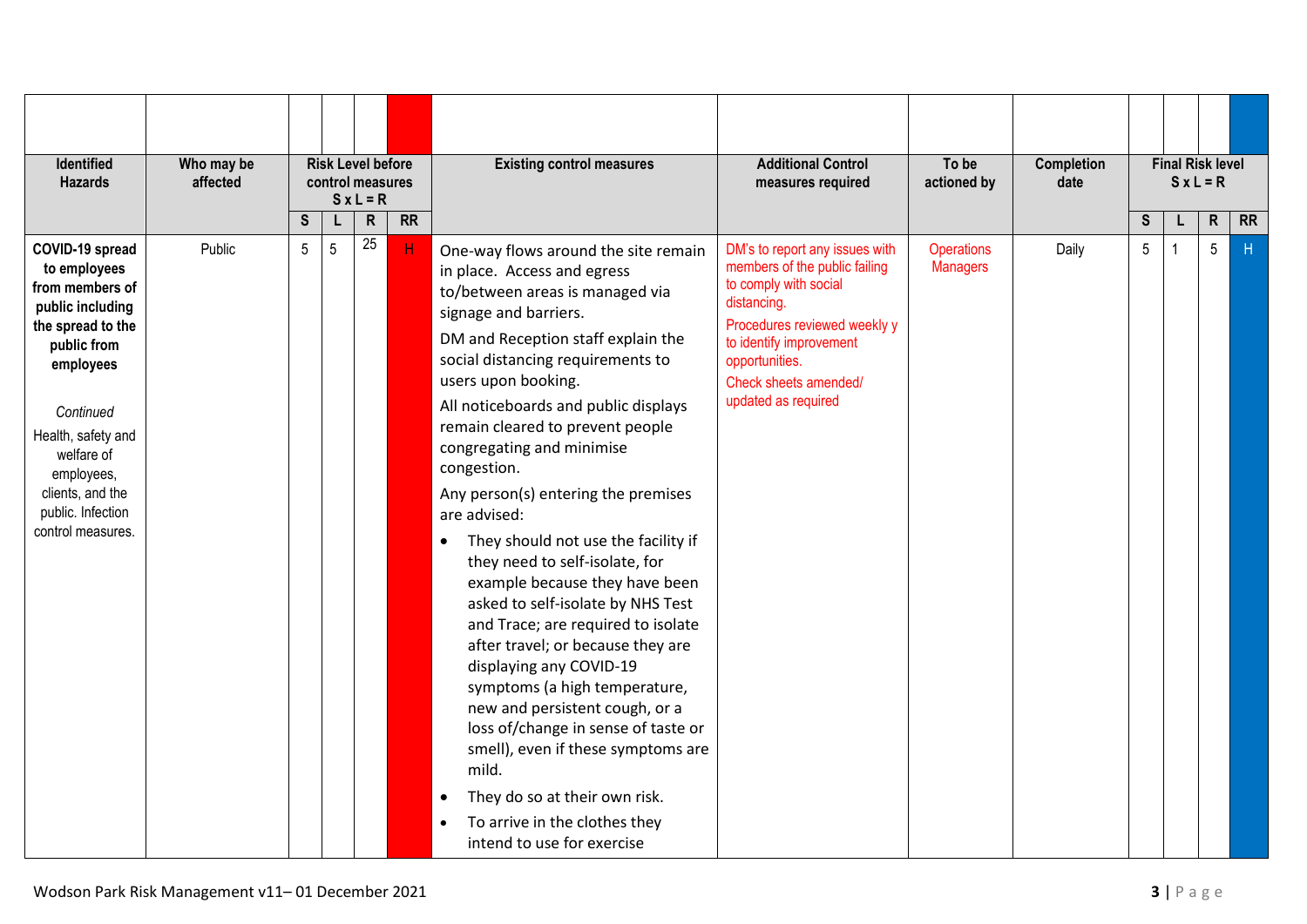| <b>Identified</b><br><b>Hazards</b>                                                                                                                                                                                                                  | Who may be<br>affected |                | <b>Risk Level before</b><br>control measures | $S x L = R$ |           | <b>Existing control measures</b>                                                                                                                                                                                                                                                                                                                                                                                                                                                                                                                                                                                                                                                                                                                                                                                                            | <b>Additional Control</b><br>measures required                                                                                                                                                                                                                                                                                                                                                                                                                                                                  | To be<br>actioned by | Completion<br>date |                 | $S x L = R$ | <b>Final Risk level</b> |           |
|------------------------------------------------------------------------------------------------------------------------------------------------------------------------------------------------------------------------------------------------------|------------------------|----------------|----------------------------------------------|-------------|-----------|---------------------------------------------------------------------------------------------------------------------------------------------------------------------------------------------------------------------------------------------------------------------------------------------------------------------------------------------------------------------------------------------------------------------------------------------------------------------------------------------------------------------------------------------------------------------------------------------------------------------------------------------------------------------------------------------------------------------------------------------------------------------------------------------------------------------------------------------|-----------------------------------------------------------------------------------------------------------------------------------------------------------------------------------------------------------------------------------------------------------------------------------------------------------------------------------------------------------------------------------------------------------------------------------------------------------------------------------------------------------------|----------------------|--------------------|-----------------|-------------|-------------------------|-----------|
|                                                                                                                                                                                                                                                      |                        | S              | L                                            | ${\sf R}$   | <b>RR</b> |                                                                                                                                                                                                                                                                                                                                                                                                                                                                                                                                                                                                                                                                                                                                                                                                                                             |                                                                                                                                                                                                                                                                                                                                                                                                                                                                                                                 |                      |                    | S               |             | $\mathsf{R}$            | <b>RR</b> |
| COVID-19 spread<br>to employees<br>from members of<br>public including<br>the spread to the<br>public from<br>employees<br>Continued<br>Health, safety and<br>welfare of<br>employees,<br>clients, and the<br>public. Infection<br>control measures. | Employees<br>Public    | 5 <sup>5</sup> | 5                                            | 25          | Н.        | No persons are permitted on site for<br>any activity if they:<br>Have been diagnosed with COVID-<br>19 or advised to self-isolate or are<br>at higher risk due to existing<br>medical conditions.<br>If any employee feels unsafe or<br>the person(s) taking part in the<br>activity are not adhering to social<br>distancing guidelines, they are<br>encouraged stop the activity and<br>politely ask the person(s) to leave.<br>In an emergency, employees will<br>dial 999 and ask for the relevant<br>service.<br>Customer numbers are limited by<br>activity/sport. Start and finish<br>times are staggered to minimise<br>the number of people using the<br>facilities.<br>Any person feeling unwell or<br>showing signs / symptoms of<br>COVID-19 will be sent home and<br>told to follow the Government's<br>stay at home guidance. | Posters displayed around site<br>advising of 'regular hand<br>washing', 'social distancing'<br>and no entry for those at 'high<br>risk, those that should self-<br>isolate and those who display<br>symptoms etc.<br>Unnecessary displays<br>removed to reduce the need<br>for cleaning / browsing /<br>crowding etc. and allow more<br>space to social distance.<br>Any member of staff that has<br>helped someone who displays<br>any of the known symptoms<br>must self-isolate for a<br>minimum of 14-days. | <b>Duty Managers</b> | Daily              | $5\phantom{.0}$ |             | 5                       | H         |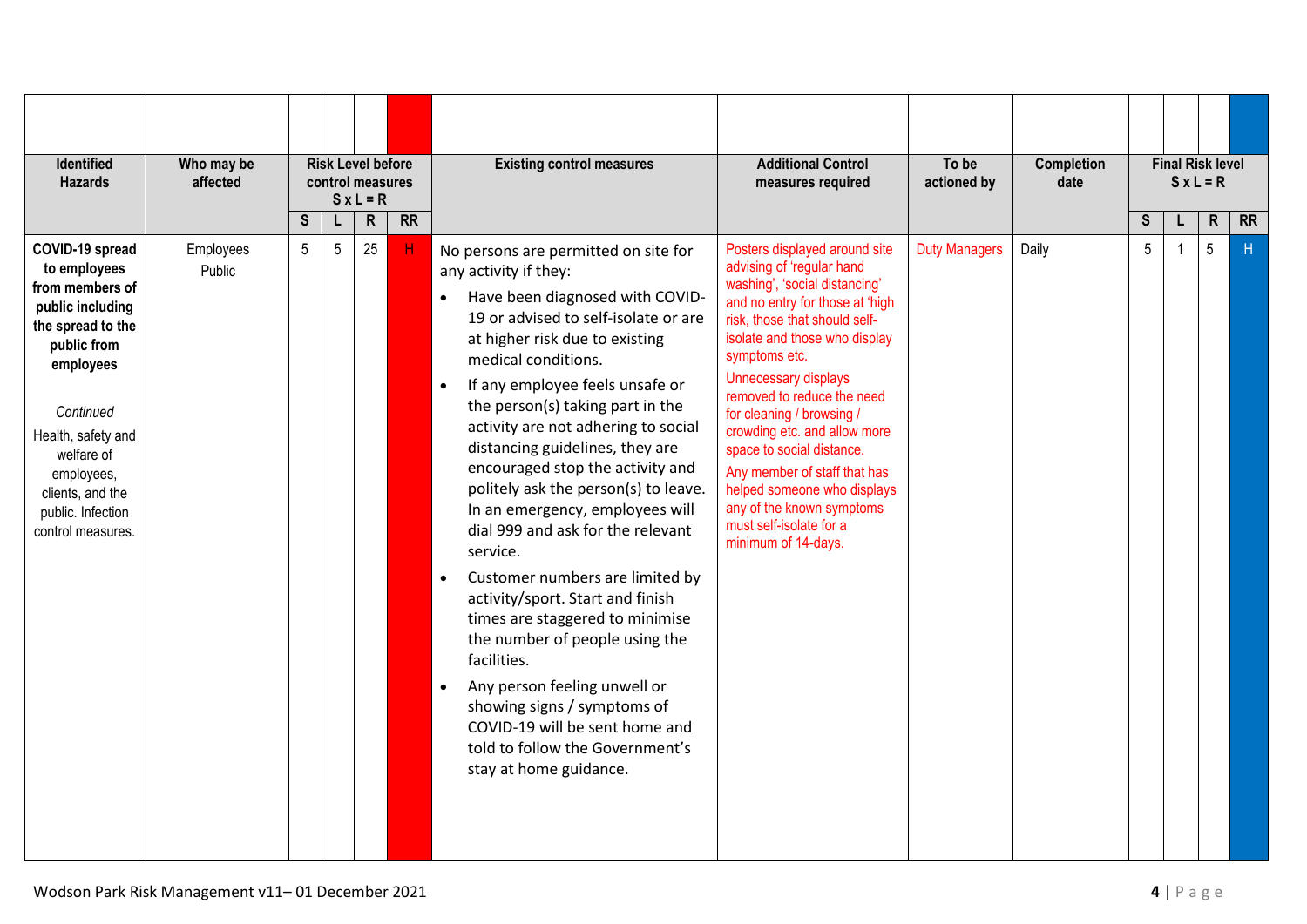| Identified<br><b>Hazards</b>                                                                                                                                                                                                                                                                                                         | Who may be<br>affected |   |                 | <b>Risk Level before</b><br>control measures<br>$S x L = R$ |           | <b>Existing control measures</b>                                                                                                                                                                                                                                                                                                                                                                                                                                                                                                                                                                                                                                                                                                                                                                                                                                                                                                                                                            | <b>Additional Control</b><br>measures required                                                                                                                                                                                                                                                                                                                                                                | To be<br>actioned by | <b>Completion</b><br>date |   | <b>Final Risk level</b><br>$S x L = R$ |           |
|--------------------------------------------------------------------------------------------------------------------------------------------------------------------------------------------------------------------------------------------------------------------------------------------------------------------------------------|------------------------|---|-----------------|-------------------------------------------------------------|-----------|---------------------------------------------------------------------------------------------------------------------------------------------------------------------------------------------------------------------------------------------------------------------------------------------------------------------------------------------------------------------------------------------------------------------------------------------------------------------------------------------------------------------------------------------------------------------------------------------------------------------------------------------------------------------------------------------------------------------------------------------------------------------------------------------------------------------------------------------------------------------------------------------------------------------------------------------------------------------------------------------|---------------------------------------------------------------------------------------------------------------------------------------------------------------------------------------------------------------------------------------------------------------------------------------------------------------------------------------------------------------------------------------------------------------|----------------------|---------------------------|---|----------------------------------------|-----------|
|                                                                                                                                                                                                                                                                                                                                      |                        | S | L               | $\mathsf R$                                                 | <b>RR</b> |                                                                                                                                                                                                                                                                                                                                                                                                                                                                                                                                                                                                                                                                                                                                                                                                                                                                                                                                                                                             |                                                                                                                                                                                                                                                                                                                                                                                                               |                      |                           | S | $\mathsf{R}$                           | <b>RR</b> |
| COVID-19 spread<br>to employees<br>from members of<br>public including<br>the spread to the<br>public from<br>employees<br>Continued<br>Health, safety and<br>welfare of<br>employees,<br>clients, and the<br>public. Infection<br>control measures.<br>Shared vehicles /<br>public transport<br>increasing risk of<br>transmission. | Employees              | 5 | $5\phantom{.0}$ | 25                                                          | Н.        | All employees should wash / disinfect<br>hands and face before eating,<br>drinking, smoking etc.<br>Employees where practicable should<br>bring / consume their own food and<br>drink from home and in a safe, clean<br>area whilst adhering the current social<br>distancing guidelines.<br>Any personal rubbish created will be<br>removed by the person it was<br>generated by to reduce cross<br>contamination.<br>Ventilation is increased where<br>practicable to allow flow of fresh air.<br>Shared areas such as the office and<br>kitchen are restricted to minimum<br>numbers.<br>Antibacterial cleaning of<br>kettle/microwave handles etc. to be<br>undertaken prior to employee leaving<br>area.<br>Common/shared surfaces such as<br>desks/computers/phones are regularly<br>cleaned with antibacterial spray.<br>The number of staff using the rest<br>room at any time limited to 2 people.<br>Employee must provide information in<br>advance of travel outside of the UK. | If employees must work in<br>'teams', they should work side<br>by side or facing away from<br>each other rather than face to<br>face where practicable.<br>Any member of staff who<br>displays any of the known<br>symptoms must self-isolate for<br>a minimum of 14-days.<br>Employees will be required to<br>comply with GovUK advice,<br>including screening or<br>quarantine if returning from<br>abroad. | <b>Duty Managers</b> | Daily                     | 5 | 5                                      | H         |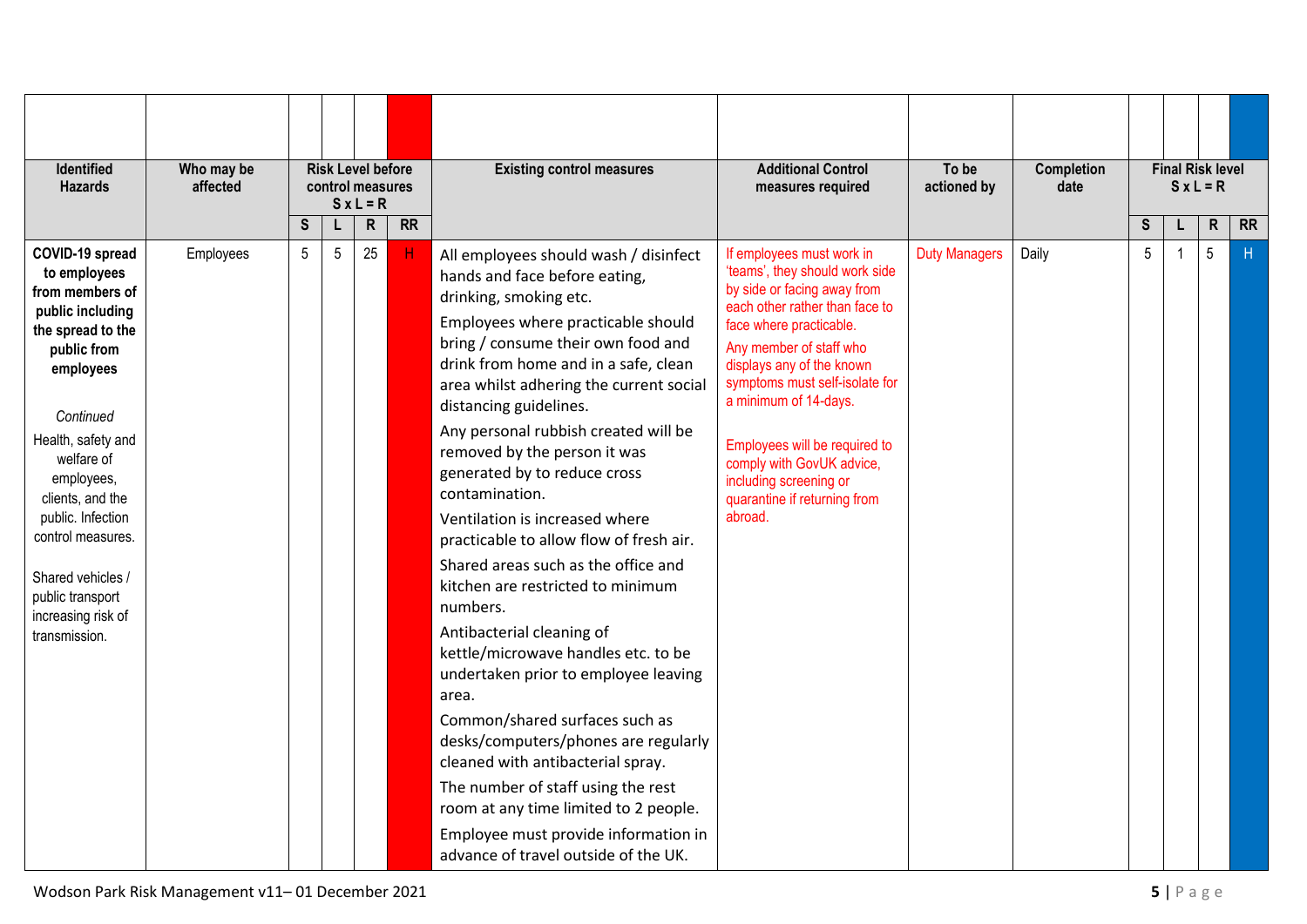| Identified<br><b>Hazards</b>                                                                                                                                                                                                                         | Who may be<br>affected |             | <b>Risk Level before</b><br>control measures | $SxL = R$   |           | <b>Existing control measures</b>                                                                                                                                                                                                                                                                                                                                                                                                                                                                                                                                                                                                         | <b>Additional Control</b><br>measures required                                                                                                                                                                                      | To be<br>actioned by         | <b>Completion</b><br>date |             | <b>Final Risk level</b> | $S x L = R$     |           |
|------------------------------------------------------------------------------------------------------------------------------------------------------------------------------------------------------------------------------------------------------|------------------------|-------------|----------------------------------------------|-------------|-----------|------------------------------------------------------------------------------------------------------------------------------------------------------------------------------------------------------------------------------------------------------------------------------------------------------------------------------------------------------------------------------------------------------------------------------------------------------------------------------------------------------------------------------------------------------------------------------------------------------------------------------------------|-------------------------------------------------------------------------------------------------------------------------------------------------------------------------------------------------------------------------------------|------------------------------|---------------------------|-------------|-------------------------|-----------------|-----------|
| Vulnerable<br>groups,<br>'Increased Risk'<br>There are some<br>clinical<br>conditions which<br>put people at<br>even higher risk<br>of severe illness<br>from COVID-19                                                                               | Employees              | 5           | $\overline{4}$                               | 30          | <b>VH</b> | Medical questionnaires are issued<br>upon employment.<br>Employees known to be at an<br>increased risk of severe illness from<br>coronavirus (COVID-19) are<br>particularly stringent in following<br>social distancing measures.                                                                                                                                                                                                                                                                                                                                                                                                        | Some staff temporary<br>redeployment to an alternative<br>role or complete a<br>documented risk assessment<br>to identify any additional steps<br>that are required (e.g.<br>reallocating some duties,<br>providing additional PPE) | Operation<br><b>Managers</b> | On return to work         | 5           |                         | $5\phantom{.0}$ | M         |
| Identified<br><b>Hazards</b>                                                                                                                                                                                                                         | Who may be<br>affected |             | <b>Risk Level before</b><br>control measures | $S x L = R$ |           | <b>Existing control measures</b>                                                                                                                                                                                                                                                                                                                                                                                                                                                                                                                                                                                                         | <b>Additional Control</b><br>measures required                                                                                                                                                                                      | To be<br>actioned by         | <b>Completion</b><br>date |             | <b>Final Risk level</b> | $S x L = R$     |           |
|                                                                                                                                                                                                                                                      |                        | $\mathsf S$ | L                                            | ${\sf R}$   | <b>RR</b> |                                                                                                                                                                                                                                                                                                                                                                                                                                                                                                                                                                                                                                          |                                                                                                                                                                                                                                     |                              |                           | $\mathsf S$ |                         | ${\sf R}$       | <b>RR</b> |
| COVID-19 spread<br>to employees<br>from members of<br>public including<br>the spread to<br>employees from<br>the public<br>Continued<br>Health, safety and<br>welfare of<br>employees,<br>clients, and the<br>public. Infection<br>control measures. | Public                 | 5           | 5                                            | 25          | H         | Screens provided in Reception areas<br>and other public areas.<br>Provision of a sufficient amount of<br>waste bags used for disposable hand<br>towels, wipes etc. Disposable bags to<br>be tied off to reduce the spread of<br>COVID-19.<br>Cash payments minimised. Electronic<br>payments / invoices to be used where<br>possible.<br>Regular announcements are issued to<br>remind everyone on the premises to<br>follow the Government issued hygiene<br>and social distancing advice.<br>Timed and documented cleaning and<br>sanitising regime for all<br>common/shared surfaces such as<br>toilets, handrails, and door handles. | Posters displayed around site<br>advising of 'regular hand<br>washing', 'social distancing'<br>and no entry for those at 'high<br>risk, those that should self-<br>isolate and those who display<br>symptoms etc.                   | <b>Duty Managers</b>         |                           | 5           |                         | 5               | H         |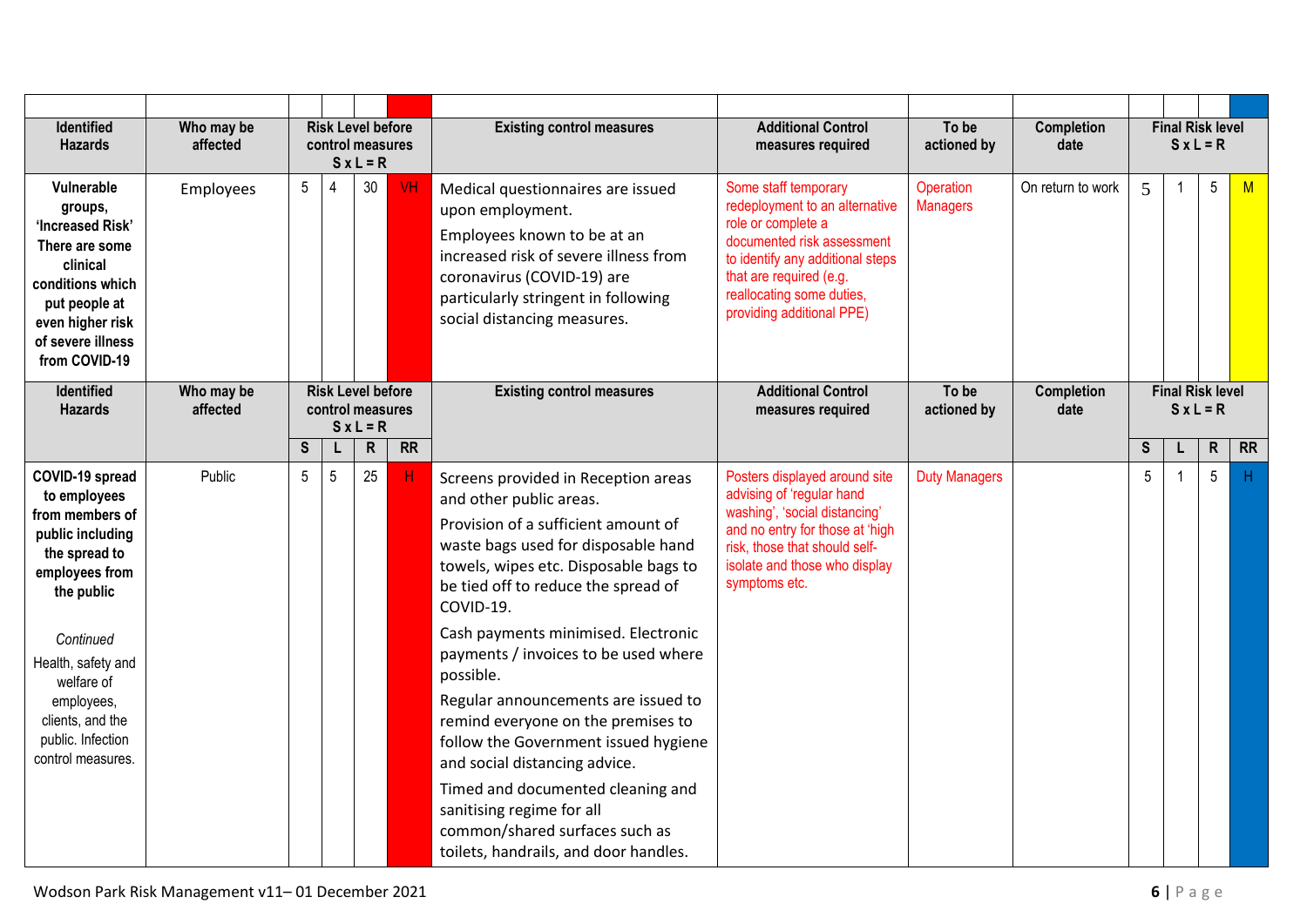| <b>Identified</b><br><b>Hazards</b>                 | Who may be<br>affected |                 | <b>Risk Level before</b><br>control measures | $S \times L = R$ |           | <b>Existing control measures</b>                                                                                                                                                                                                                                                                                                                                                                                                                                                                                                                                                                                                         | <b>Additional Control</b><br>measures required                                                                                                                                     | To be<br>actioned by                 | <b>Completion</b><br>date |                 | <b>Final Risk level</b><br>$S x L = R$ |              |           |
|-----------------------------------------------------|------------------------|-----------------|----------------------------------------------|------------------|-----------|------------------------------------------------------------------------------------------------------------------------------------------------------------------------------------------------------------------------------------------------------------------------------------------------------------------------------------------------------------------------------------------------------------------------------------------------------------------------------------------------------------------------------------------------------------------------------------------------------------------------------------------|------------------------------------------------------------------------------------------------------------------------------------------------------------------------------------|--------------------------------------|---------------------------|-----------------|----------------------------------------|--------------|-----------|
|                                                     |                        | S               | L.                                           | $\mathsf{R}$     | <b>RR</b> |                                                                                                                                                                                                                                                                                                                                                                                                                                                                                                                                                                                                                                          |                                                                                                                                                                                    |                                      |                           | S               |                                        | $\mathsf{R}$ | <b>RR</b> |
| <b>Issuing First Aid</b><br>Catching /<br>Spreading | Employees<br>Public    | $5\overline{)}$ | 3 <sup>1</sup>                               | 15               | H         | Access to first aid provisions limited to<br>trained first aid personnel.<br>Up to date first aid kit and eye wash<br>are available and easily accessible.<br>PPE to be used by all aiders. This will<br>include disposable sterile aprons,<br>gloves and face masks.<br>First aiders advised to use the<br>defibrillator and chest compressions<br>only in the event of a cardiac arrest.<br>First aiders wash / disinfect hands<br>before and after using first aid<br>facilities or applying first aid.<br>All PPE and first aid waste to be<br>double bagged in yellow waste sacks<br>and placed in the yellow medical<br>waste bin. | Consider potential<br>delays of emergency<br>services response due to<br>the current pressure on<br>resources.<br>Emergency plans<br>including contact details<br>kept up to date. | <b>Operations</b><br><b>Managers</b> |                           | $5\phantom{.0}$ |                                        | 5            | M         |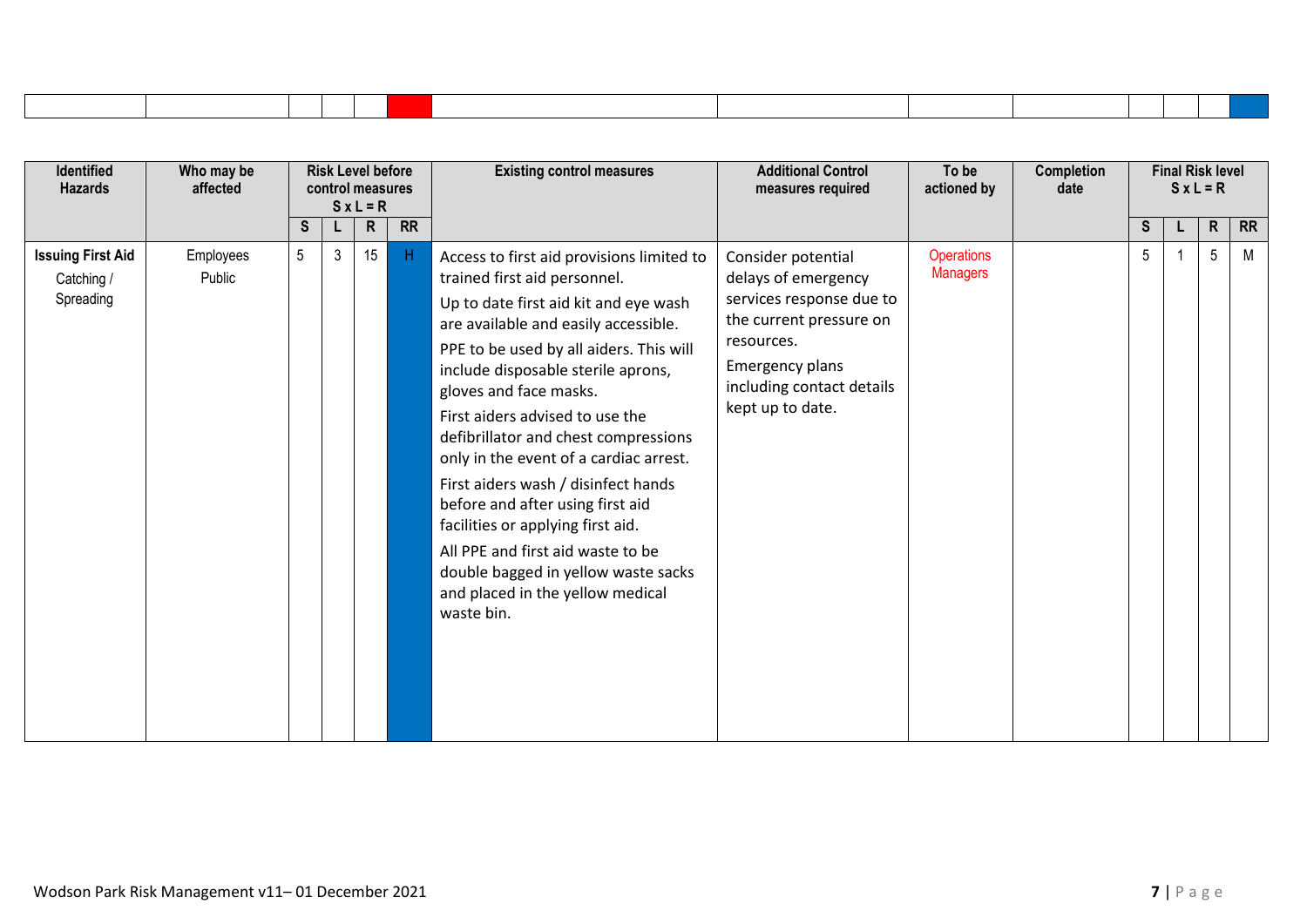| Identified<br><b>Hazards</b>                                                                                                                                                                                                                                                                                                                                                                                                                     | Who may be<br>affected |                |                | <b>Risk Level before</b><br>control measures<br>$S \times L = R$ |                 | <b>Existing control measures</b>                                                                                                                                                                                                                                                                                                                                                                                                                                                                                                                                                                                                                                              | <b>Additional Control</b><br>measures required                                                                     | To be<br>actioned by                 | <b>Completion</b><br>date |                 | <b>Final Risk level</b> | $S x L = R$  |           |
|--------------------------------------------------------------------------------------------------------------------------------------------------------------------------------------------------------------------------------------------------------------------------------------------------------------------------------------------------------------------------------------------------------------------------------------------------|------------------------|----------------|----------------|------------------------------------------------------------------|-----------------|-------------------------------------------------------------------------------------------------------------------------------------------------------------------------------------------------------------------------------------------------------------------------------------------------------------------------------------------------------------------------------------------------------------------------------------------------------------------------------------------------------------------------------------------------------------------------------------------------------------------------------------------------------------------------------|--------------------------------------------------------------------------------------------------------------------|--------------------------------------|---------------------------|-----------------|-------------------------|--------------|-----------|
|                                                                                                                                                                                                                                                                                                                                                                                                                                                  |                        | S              | L.             | $\mathsf{R}$                                                     | $\overline{RR}$ |                                                                                                                                                                                                                                                                                                                                                                                                                                                                                                                                                                                                                                                                               |                                                                                                                    |                                      |                           | S               | L                       | $\mathsf{R}$ | <b>RR</b> |
| Increased risk of<br>Legionella and<br>other waterborne<br>pathogens after<br>an extended<br>period of shut<br>down.<br>Management of<br>water systems to<br>be considered as<br>there is an<br>increased risk of<br>waterborne<br>pathogens in a<br>premise that has<br>stood idle /<br>unused i.e. staff<br>changing rooms<br>not in use leaving<br>a build-up of<br>stagnant water in<br>the shower heads,<br>hoses, cold-water<br>tanks etc. | Employees<br>Public    | $\overline{4}$ | $\overline{4}$ | 16                                                               | VH              | Employees maintain awareness of the<br>risks from infections due to<br>waterborne pathogens, including<br>legionellosis, during the COVID-19<br>pandemic.<br>All routine control measures and<br>monitoring (cleaning and testing) to<br>be continued by Ops Manager whilst<br>showers are not in use. This includes,<br>but is not limited to, running of cold-<br>water taps, flushing of cold-water<br>tanks, flushing of infrequently used<br>water outlets, cleaning / treating any<br>faucets / shower heads / hoses where<br>inhalable droplets such as the aerosols<br>occur, testing for growth and biofilm<br>formation, chlorine levels (where<br>applicable) etc. | Regular water system<br>chlorination<br>All showers, taps and toilets<br>flushed at least three times<br>per week. | <b>Operations</b><br><b>Managers</b> | Weekly                    | $5\phantom{.0}$ |                         | 5            | M         |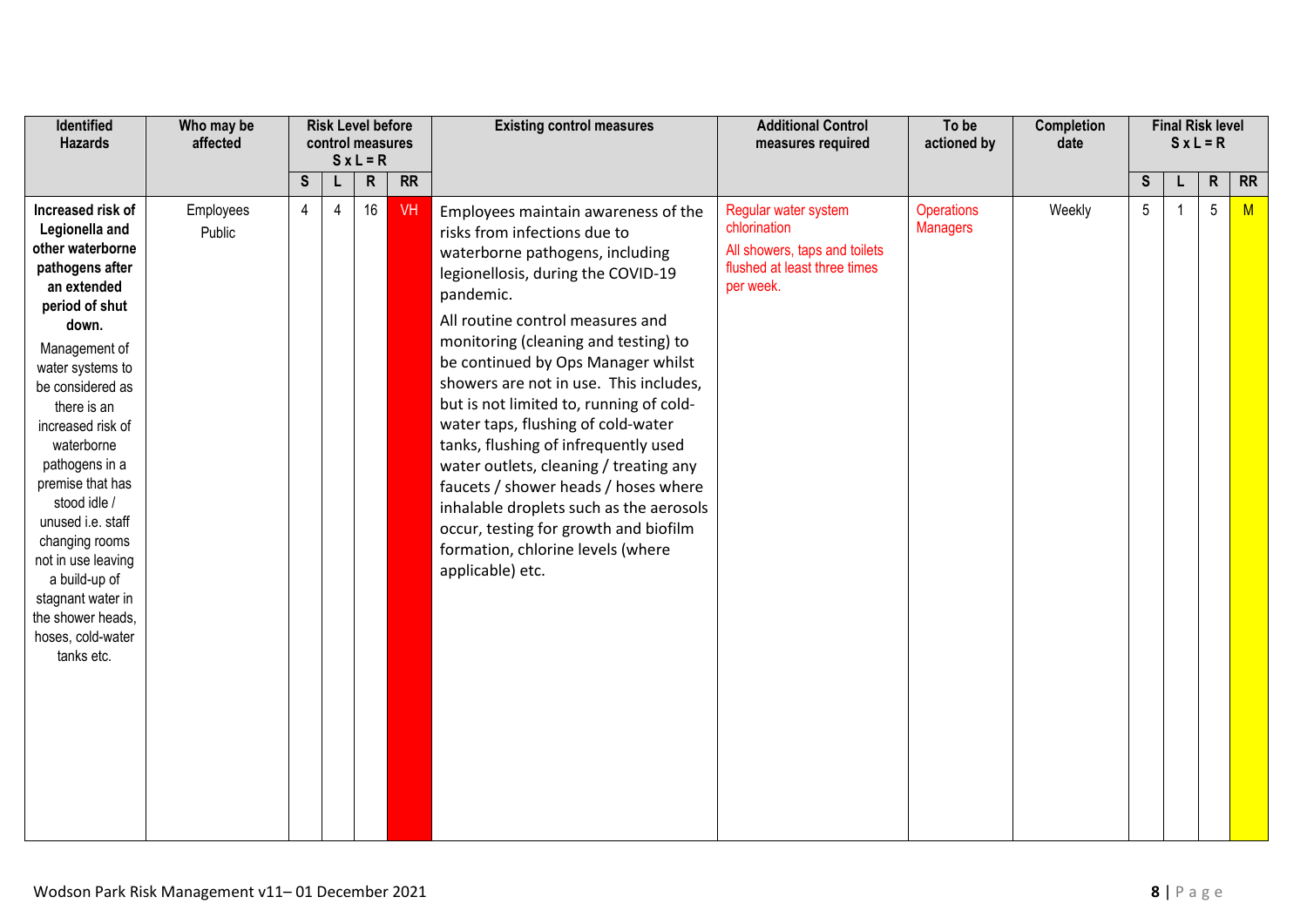| <b>Identified</b><br><b>Hazards</b>                                | Who may be<br>affected |                | <b>Risk Level before</b><br>control measures | $S \times L = R$ |           | <b>Existing control measures</b>                                                                                                                                                                                                                                                                                                                                                                                                                                                                                                                                                                                                               | <b>Additional Control</b><br>measures required                                                                                                                                                                                                                                             | To be<br>actioned by                                          | <b>Completion</b><br>date |   | <b>Final Risk level</b> | $SxL = R$       |           |
|--------------------------------------------------------------------|------------------------|----------------|----------------------------------------------|------------------|-----------|------------------------------------------------------------------------------------------------------------------------------------------------------------------------------------------------------------------------------------------------------------------------------------------------------------------------------------------------------------------------------------------------------------------------------------------------------------------------------------------------------------------------------------------------------------------------------------------------------------------------------------------------|--------------------------------------------------------------------------------------------------------------------------------------------------------------------------------------------------------------------------------------------------------------------------------------------|---------------------------------------------------------------|---------------------------|---|-------------------------|-----------------|-----------|
|                                                                    |                        | S.             |                                              | R.               | <b>RR</b> |                                                                                                                                                                                                                                                                                                                                                                                                                                                                                                                                                                                                                                                |                                                                                                                                                                                                                                                                                            |                                                               |                           | S |                         | R               | <b>RR</b> |
| <b>Unsafe</b><br>workplaces after<br>extended shut<br>down periods | Employees<br>Public    | 3 <sup>1</sup> | 4                                            | 12               | H         | Regular workplace inspections<br>undertaken. This includes, but not<br>limited to, safety checks and testing<br>on water supplies, electrical systems,<br>fire safety systems and all mechanical<br>installations and equipment.<br>Air conditioning serviced and new<br>filters fitted before being returned to<br>service<br>Monthly pest control inspections.<br>All staff trained on revised working<br>methods.<br>A deep clean of all areas and surfaces<br>is completed at the end of each day.<br>Cleaning of common / shared areas is<br>also completed at regular points<br>throughout the day and details<br>recorded and retained. | Inspection logbooks<br>maintained.<br>Ensure any sanitiser,<br>cleaning facilities etc.<br>are stored in the way as<br>described by the<br>manufacturer.<br>Ensure any substances<br>used on the premise<br>have a site specific and<br>up to date COSHH<br>assessment.<br>SOP's in place. | <b>Operations</b><br><b>Manager</b><br>Cleaning<br>Supervisor |                           | 5 |                         | $5\phantom{.0}$ | M         |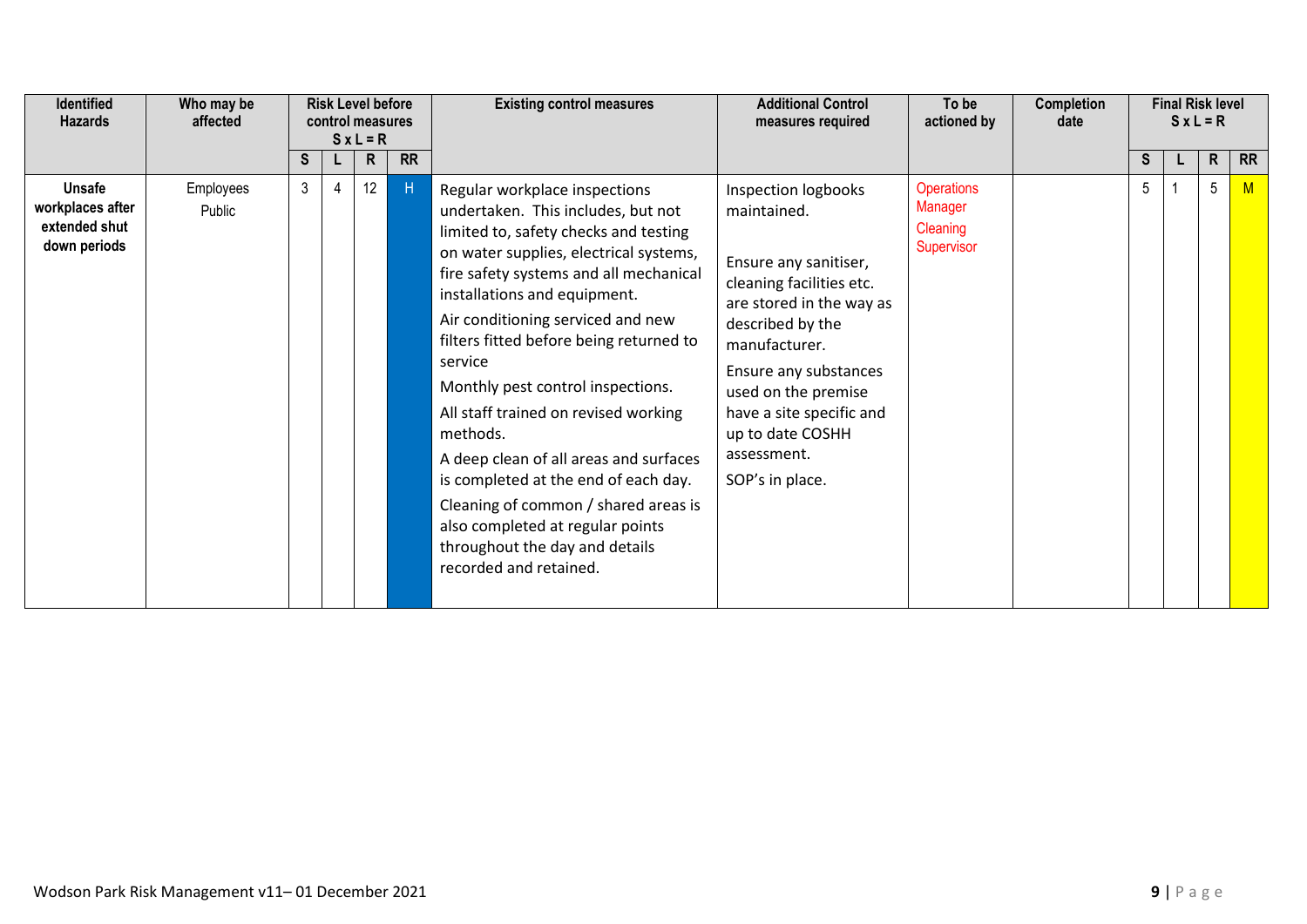|          | 5                | $\overline{\mathbf{5}}$ | 10                      | 15                      | 20                      | 25                      |
|----------|------------------|-------------------------|-------------------------|-------------------------|-------------------------|-------------------------|
|          | 4                | $\overline{\mathbf{4}}$ | $\overline{\mathbf{8}}$ | 12                      | 16                      | 20                      |
|          | $\mathbf 3$      | $\overline{\mathbf{3}}$ | $6\phantom{1}$          | 9                       | 12                      | 15                      |
| SEVERITY | $\boldsymbol{2}$ | $\overline{2}$          | 4                       | $6\phantom{1}$          | $\bf{8}$                | 10                      |
|          | $\mathbf 1$      | $\overline{\mathbf{1}}$ | $\overline{2}$          | $\overline{\mathbf{3}}$ | 4                       | $\overline{\mathbf{5}}$ |
|          |                  | 1                       | $\mathbf{2}$            | $\mathbf{3}$            | $\overline{\mathbf{4}}$ | 5                       |
|          |                  |                         |                         | <b>LIKELIHOOD</b>       |                         |                         |

## **Guidance Notes**

Е

|   | $L = LIKELIHOOD$                       |
|---|----------------------------------------|
| 5 | <b>Almost Certain - Very High Risk</b> |
|   | Probable - High Risk                   |
| 3 | 50/50 - Medium Risk                    |
| 2 | <b>Improbable – Low Risk</b>           |
|   | Almost impossible - Low Risk           |

|   | $S = SEVERITY$                    |  |  |  |  |  |
|---|-----------------------------------|--|--|--|--|--|
| 5 | <b>Fatality – Very High Risk</b>  |  |  |  |  |  |
|   | Severe incapacity - High Risk     |  |  |  |  |  |
| 3 | Absent 3 weeks - Medium Risk      |  |  |  |  |  |
| 2 | Absent less than 1 day - Low Risk |  |  |  |  |  |
|   | <b>Insignificant - Low Risk</b>   |  |  |  |  |  |

## **S (SEVERITY) Multiplied by (x) L (LIKELIHOOD) = RR (RELATIVE RISK)**

| $1-4$ LOW                                                                                                                                                                            | <b>MEDIUM</b><br>$5 - 9$                                                                                                                                                                             | 10-15 HIGH                                                                                                                                                                                                                                                                                               | 16-25 VERY HIGH                                                                                                          |
|--------------------------------------------------------------------------------------------------------------------------------------------------------------------------------------|------------------------------------------------------------------------------------------------------------------------------------------------------------------------------------------------------|----------------------------------------------------------------------------------------------------------------------------------------------------------------------------------------------------------------------------------------------------------------------------------------------------------|--------------------------------------------------------------------------------------------------------------------------|
| Continue with existing controls.<br>However, monitor for changes.<br>Implement any additional control<br>measures required within the<br>timescales given in the<br>risk assessment. | Requires attention to reduce the rating<br>as well as regular ongoing monitoring.<br>Implement any additional control<br>measures required within the<br>timescales given in the<br>risk assessment. | Requires immediate attention to bring<br>the risk down to an acceptable level.<br>Implement the control measures<br>required within the timescales given in<br>the risk assessment. Continue to<br>review working practices to reduce the<br>probability of an accident to the lowest<br>possible level. | Stop immediately – the risk is too<br>hiah.<br>Take immediate action to reduce the<br>risk to the lowest level possible. |